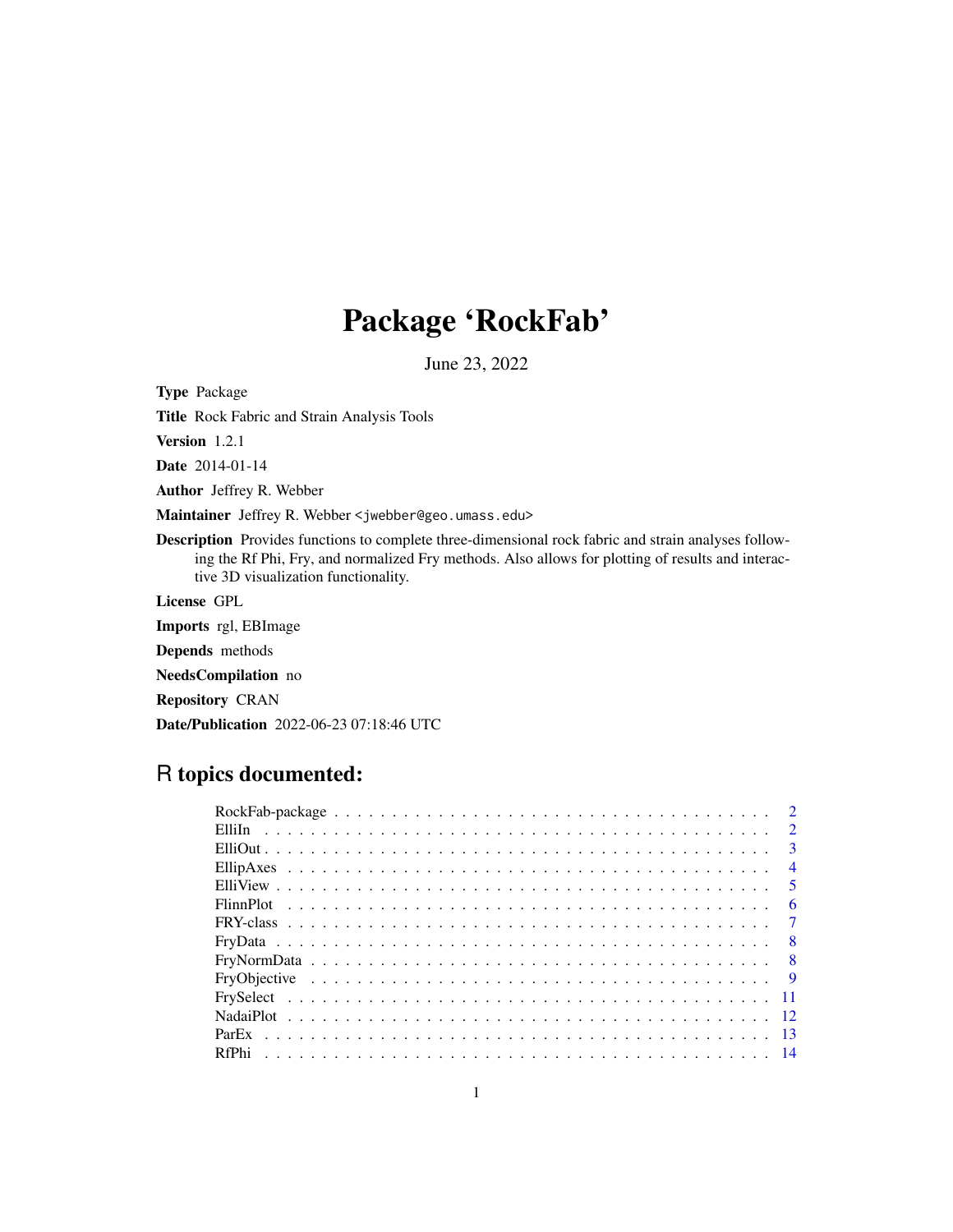#### <span id="page-1-0"></span> $2 \t\t\t \tElliln$

| Indev |  |
|-------|--|
|       |  |
|       |  |
|       |  |
|       |  |
|       |  |
|       |  |
|       |  |

RockFab-package *Rock fabric and strain analysis tools.*

#### Description

Provides functions to complete three-dimensional rock fabric and strain analyses following the Rf Phi, Fry, and normalized Fry methods. Also allows for plotting of results and interactive 3D visualization functionality.

## Details

| Package: | RockFab    |
|----------|------------|
| Type:    | Package    |
| Version: | 1.2        |
| Date:    | 2014-01-14 |
| License: | GPL.       |

## Author(s)

Jeffrey R. Webber

Maintainer: Jeffrey R. Webber <jwebber@geo.umass.edu>

<span id="page-1-1"></span>ElliIn *Read output files generated from the program Ellipsoid 2003.*

## Description

ElliIn reads output files generated from the program Ellipsoid 2003 in order to create stereonets, Nadai plots, and interactive 3D ellipsoid models.

#### Usage

ElliIn(elli.files)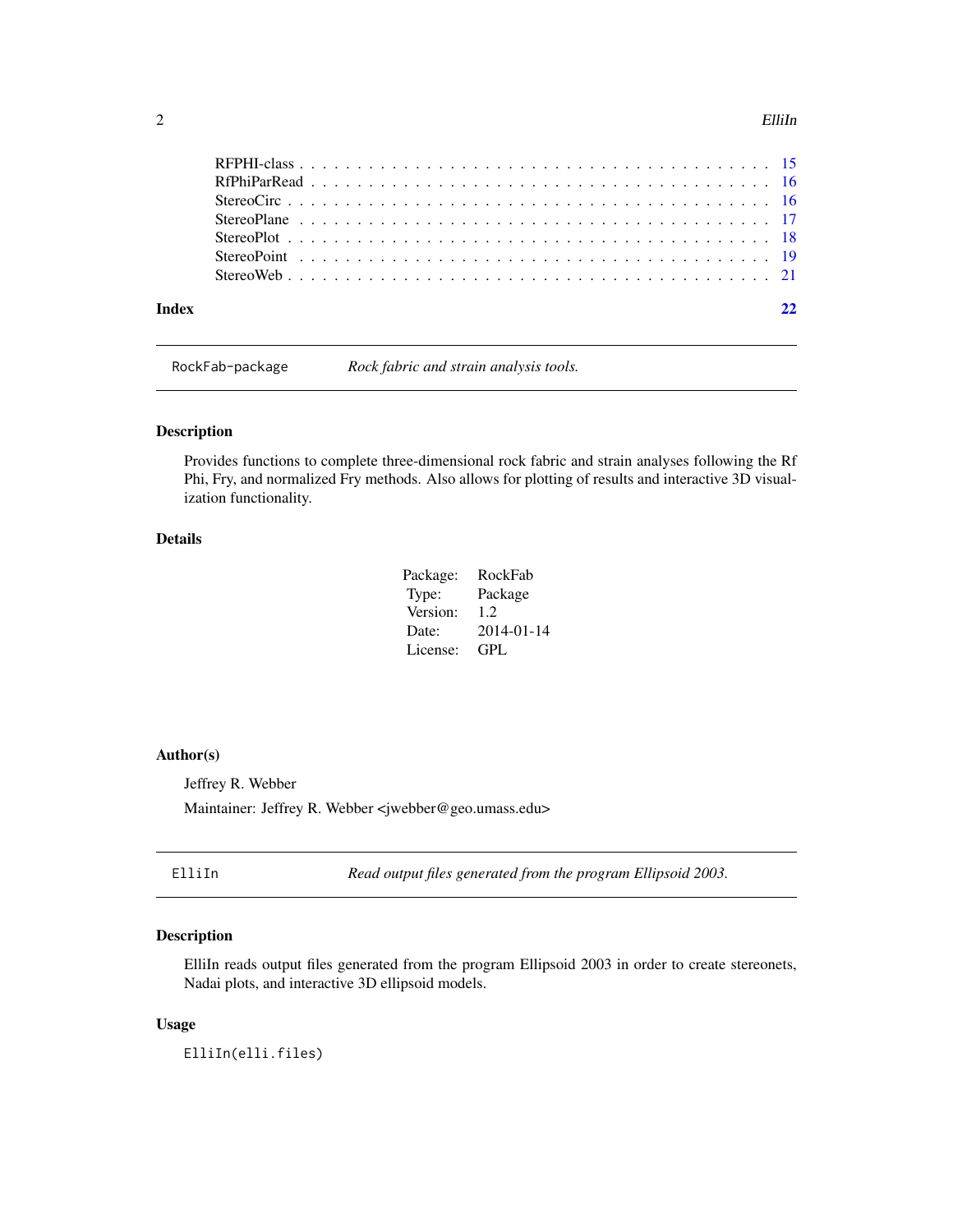#### <span id="page-2-0"></span>ElliOut 3

#### Arguments

elli. files Path of Ellipsoid 2003 file (.elli) to be read into R.

## Value

Returns a data frame object containing properties of fitted ellipsoids including the filename of the Ellipsoid 2003 file; X, Y, and Z axial lengths of the ellipsoids; X, Y, Z axial azimuths and inclinations; strike and dip of the XY plane; rake of lineation within XY plane; number of sections used to fit ellipsoid; incompatibility index; octahedral shear strain, and Lode parameter.

#### Author(s)

Jeffrey R. Webber

## References

Launeau, P. and P. Robin (2005). Determination of fabric and strain ellipsoids from measured sectional ellipses implementation and applications. Journal of structural geology 27 (12), 2223– 2233

## See Also

[ElliOut](#page-2-1)

<span id="page-2-1"></span>ElliOut *Write results of sectional analyses to Ellipsoid 2003 compatible files.*

#### Description

ElliOut writes an ASCII file formated for use in the program Ellipsoid 2003 for ellipsoid fitting to sectional data.

#### Usage

```
ElliOut(my.results, setup.file, out.file, use.ratio = FALSE)
```
## Arguments

| my.results | An object or list of objects of class RFPHI or FRY.                                                                                         |
|------------|---------------------------------------------------------------------------------------------------------------------------------------------|
| setup.file | Location of setup.txt file containing orientation data corresponding to the sec-<br>tional fabric or strain data.                           |
| out.file   | File to write Ellipsoid 2003 file to.                                                                                                       |
| use.ratio  | Logical, if TRUE, Rs ratio is used instead of axial lengths. Best used when axial<br>lengths between sectional analyses are not meaningful. |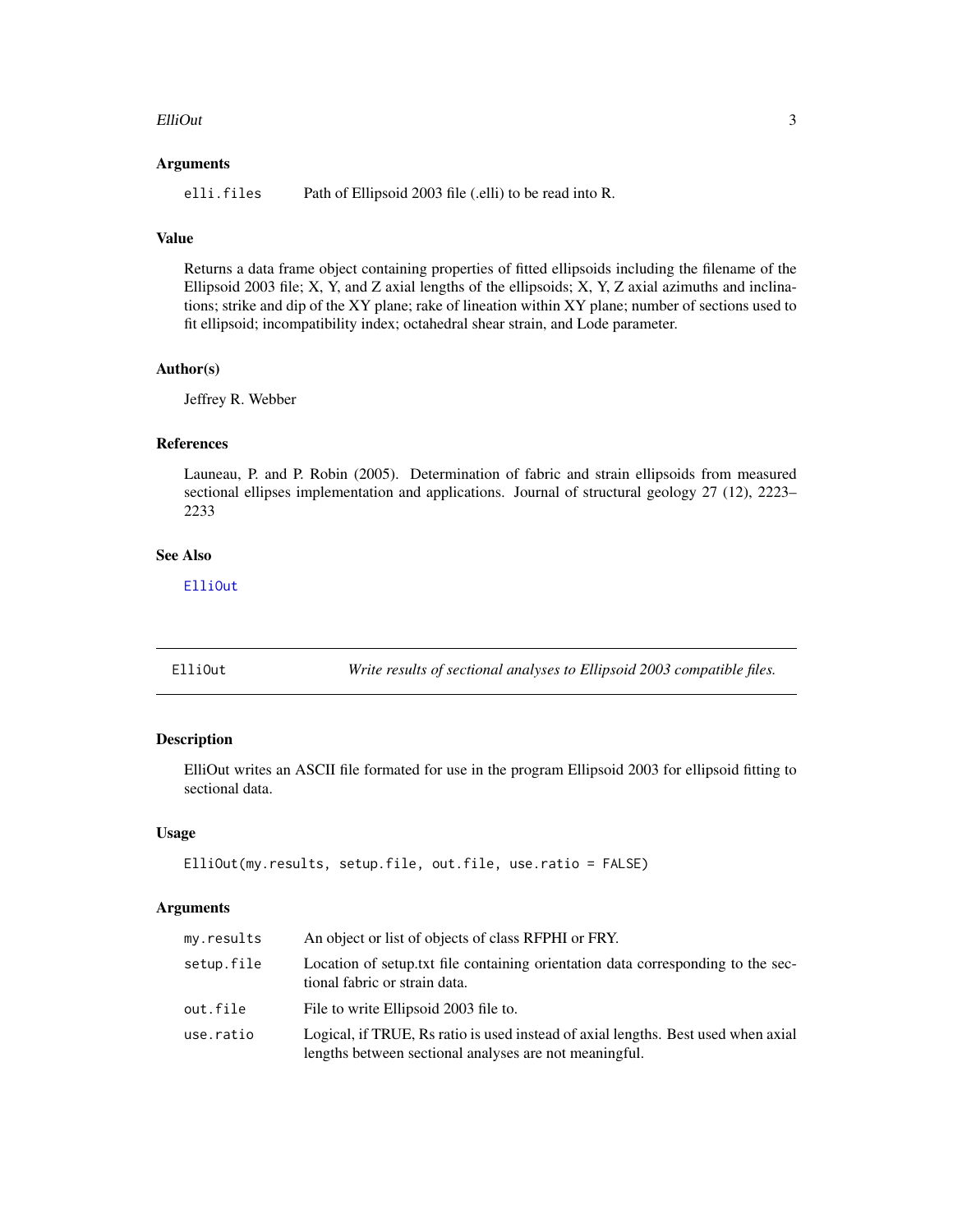## <span id="page-3-0"></span>Value

File for use in Ellipsoid 2003.

#### Author(s)

Jeffrey R. Webber

## References

Launeau, P. and P. Robin (2005). Determination of fabric and strain ellipsoids from measured sectional ellipses implementation and applications. Journal of structural geology 27 (12), 2223– 2233

#### See Also

[ElliIn](#page-1-1)

| EllipAxes | Calculate ellipsoid axial lengths based on octahedral shear strain and |
|-----------|------------------------------------------------------------------------|
|           | Lode parameter.                                                        |

## Description

Function uses the octahedral shear strain and Lode parameter of a desired strain ellipsoid and returns the normalized axial lengths X Y and Z.

#### Usage

EllipAxes(es, nu)

## Arguments

| es | Octahedral shear strain. Values must be positive. |
|----|---------------------------------------------------|
| nu | Lode parameter. Values must be between -1 and 1.  |

#### Value

A numeric vector of length three with values returned in descending order (i.e. X, Y, and Z)

## Note

Not used in RockFab scripts but can be useful for other endeavors.

## Author(s)

Jeffrey R. Webber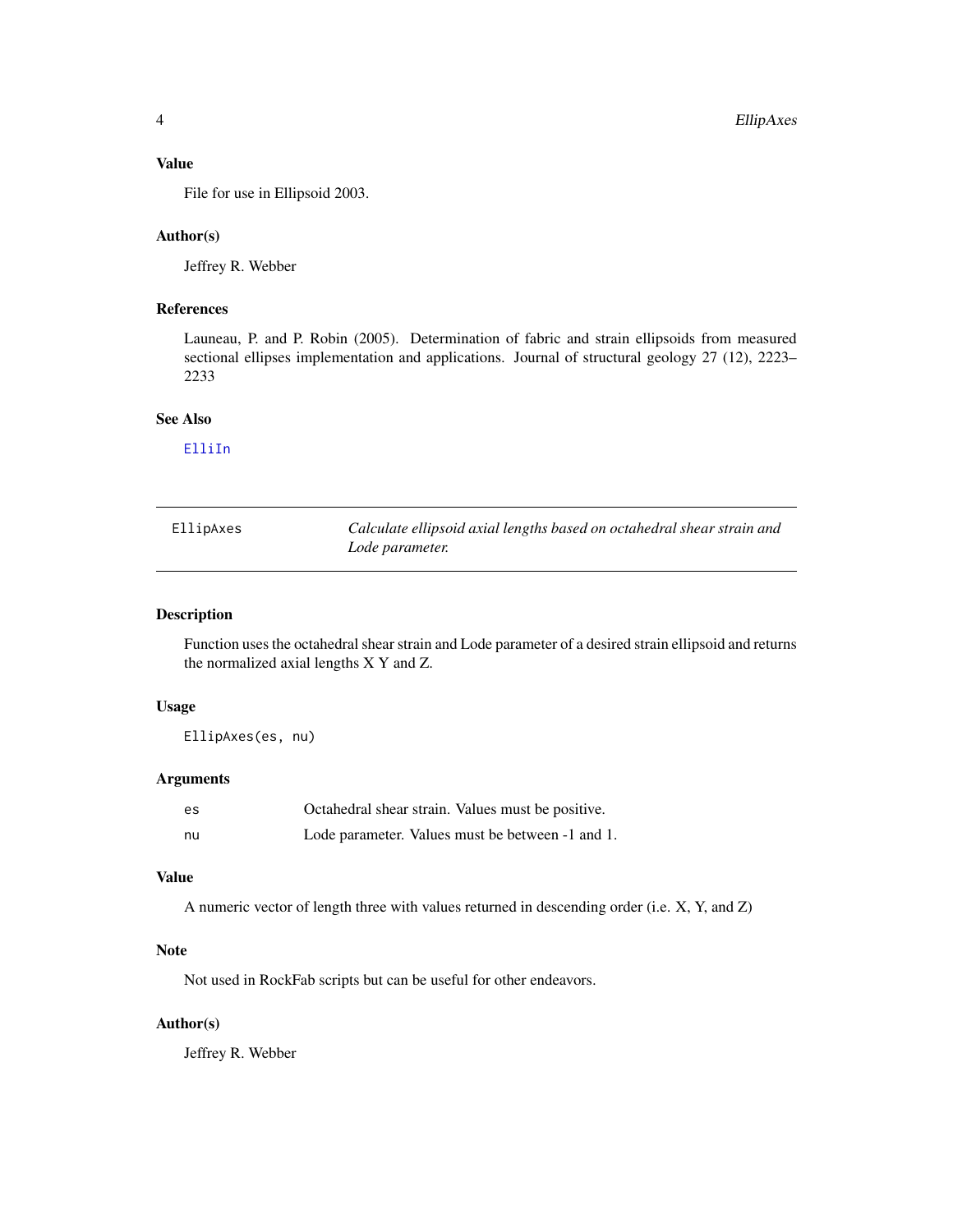#### <span id="page-4-0"></span>Elli View 5

## References

See for example: Ramsay, J. and M. Huber (1993). The techniques of modern structural geology.

## Examples

es  $\le$  runif(min = 0, max = 3, n = 1) nu <- runif(min =  $-1$ , max = 1, n = 1) EllipAxes(es = es, nu = nu)

ElliView *Interactive 3D fabric and strain ellipsoid visualization tool.*

## Description

Function deforms a unit sphere based on the parameters of the calculated fabric or strain ellipsoid and opens an rgl device to interactively view the result.

## Usage

```
ElliView(elli.dat, out.file, obj.res = 3)
```
## Arguments

| elli.dat | Data frame object returned from ElliIn.                                                                                                                       |
|----------|---------------------------------------------------------------------------------------------------------------------------------------------------------------|
| out.file | PLY file to save ellipsoid object to.                                                                                                                         |
| obi.res  | Number of divisions to apply to spherical mesh. Larger numbers better approx-<br>imate the ellipsoid surface but at the expense of file size and render time. |

## Value

PLY 3D object file.

## Author(s)

Jeffrey R. Webber

## See Also

[ElliIn](#page-1-1)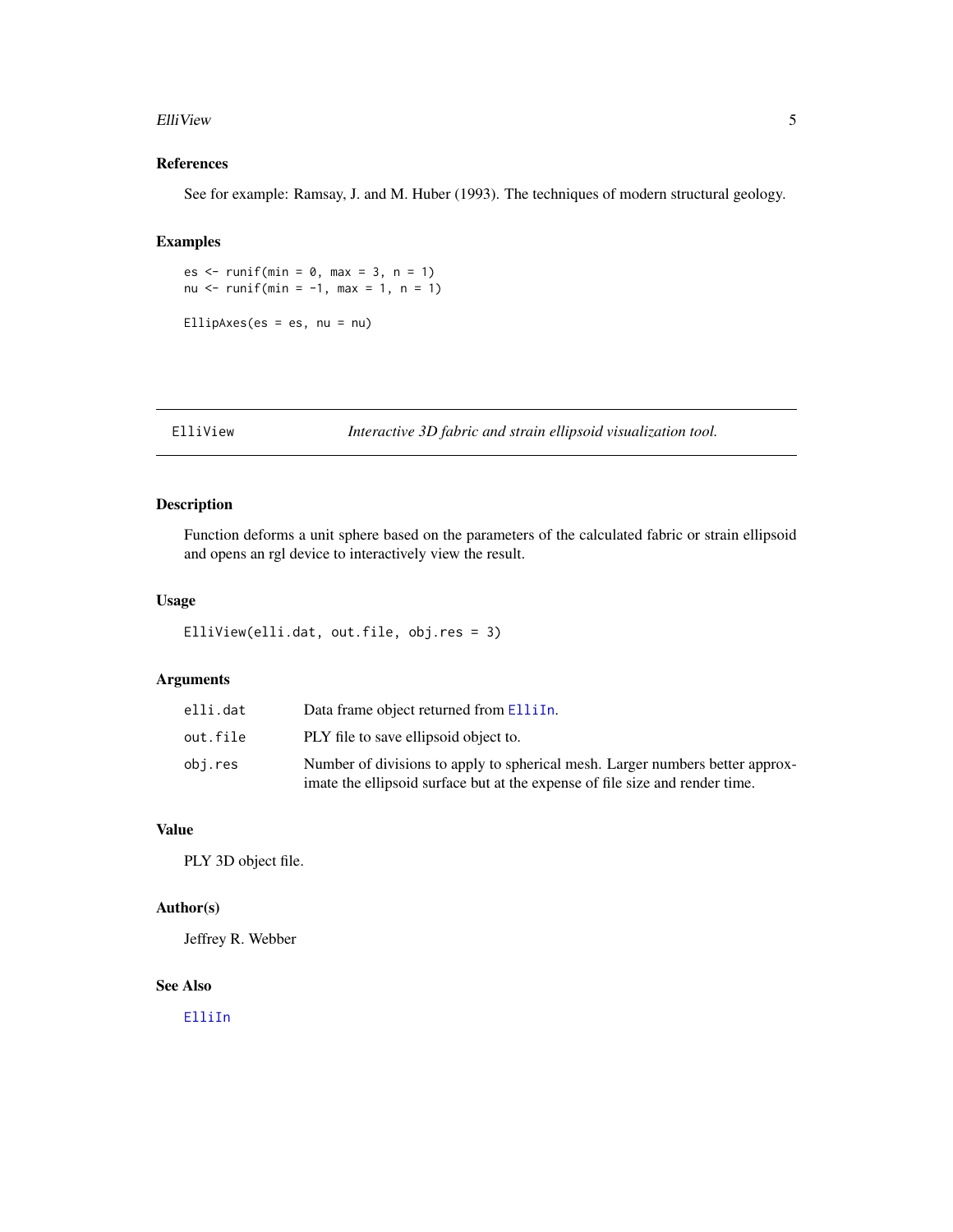<span id="page-5-1"></span><span id="page-5-0"></span>

Function produces a standardized linear Flinn diagram from the octahedral shear strains and Lode parameters of fitted ellipsoids.

#### Usage

```
FlinnPlot(oss = 1, lp = 0, out.file, max.k = 5,
plot.title = "Flinn diagram", labs)
```
## Arguments

| oss        | A vector of octahedral shear strain values.                                                                                           |
|------------|---------------------------------------------------------------------------------------------------------------------------------------|
| lp         | A vector of Lode parameters                                                                                                           |
| out.file   | Path to PDF file for plotting.                                                                                                        |
| max.k      | Maximum x and y plotting limits. Either X/Y or Y/Z. Default 5 is good for<br>moderate strains. Higher strains may need larger values. |
| plot.title | Title of the plot.                                                                                                                    |
| labs       | Vector of labels of length equal to the length of oss and 1p to add to plot.                                                          |

## Value

Creates a PDF of Flinn diagram.

## Author(s)

Jeffrey R. Webber

#### References

Flinn, Derek. "On the deformation of the Funzie conglomerate, Fetlar, Shetland." The Journal of Geology (1956): 480-505.

## See Also

[NadaiPlot](#page-11-1)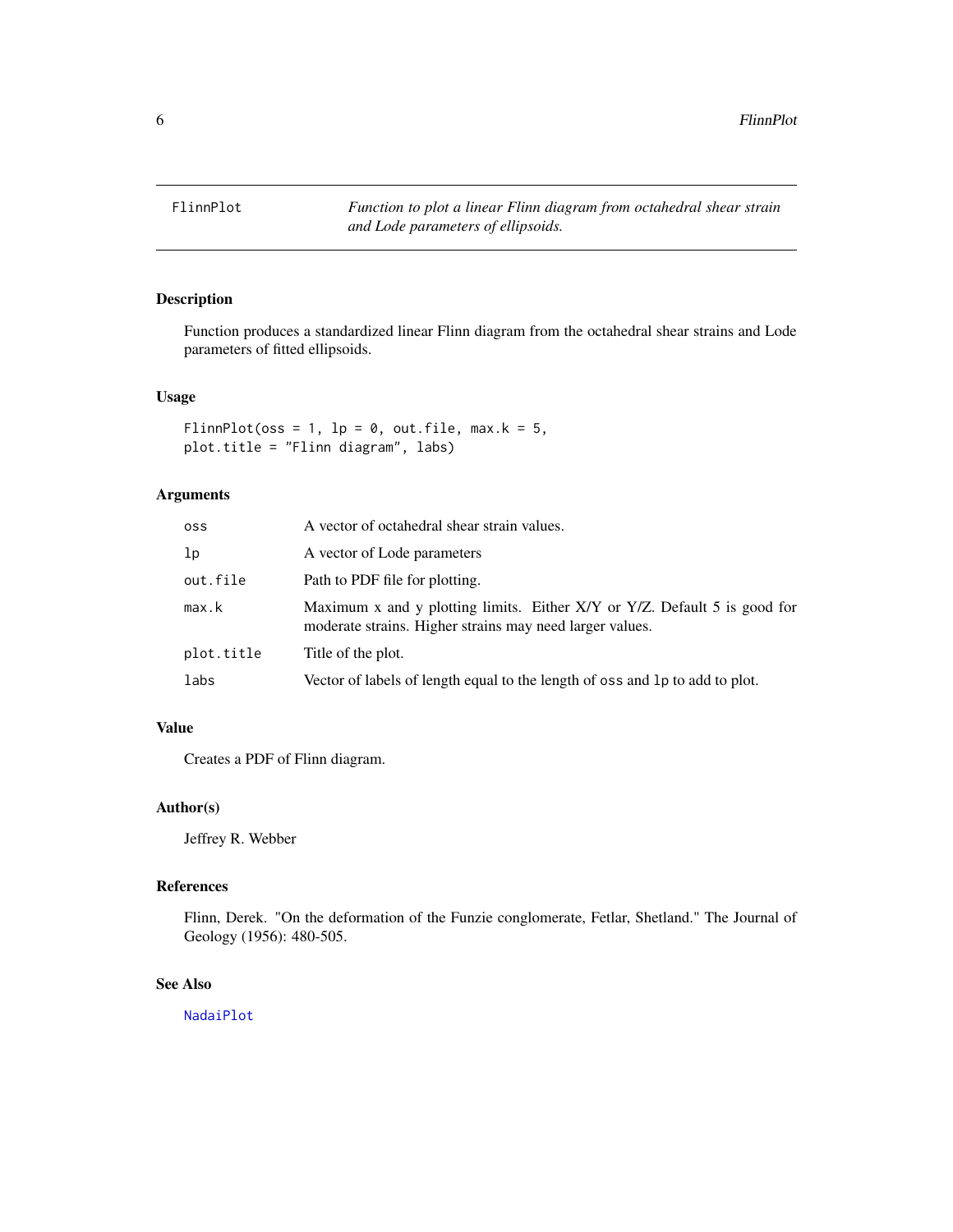<span id="page-6-1"></span><span id="page-6-0"></span>

A class to hold data from sectional Fry analyses.

## Objects from the Class

Objects can be created by calls of the form new("FRY", ...).

#### **Slots**

sectionName: Object of class "character" defining the section ID string.

vectorMean: Object of class "numeric" for the calculated calculated central void rake.

strainRatio: Object of class "numeric" for calculated strain ratio.

- sampleSize: Object of class "numeric" containing the number of objects used in sectional analysis.
- rsAxes: Object of class "numeric" with length of two containing the major and minor axial lengths of central void.
- meanObjectArea: Object of class "numeric" the average object area.
- fryParams: Object of class "data.frame" containing fry point coordinates, angle from origin, and distance from origin.
- voidScale: Object of class "numeric" containing the distance from origin plot should be scaled.

## **Methods**

No methods defined with class "FRY" in the signature.

## Author(s)

Jeffrey R. Webber

## See Also

[RFPHI](#page-14-1)

#### Examples

showClass("FRY")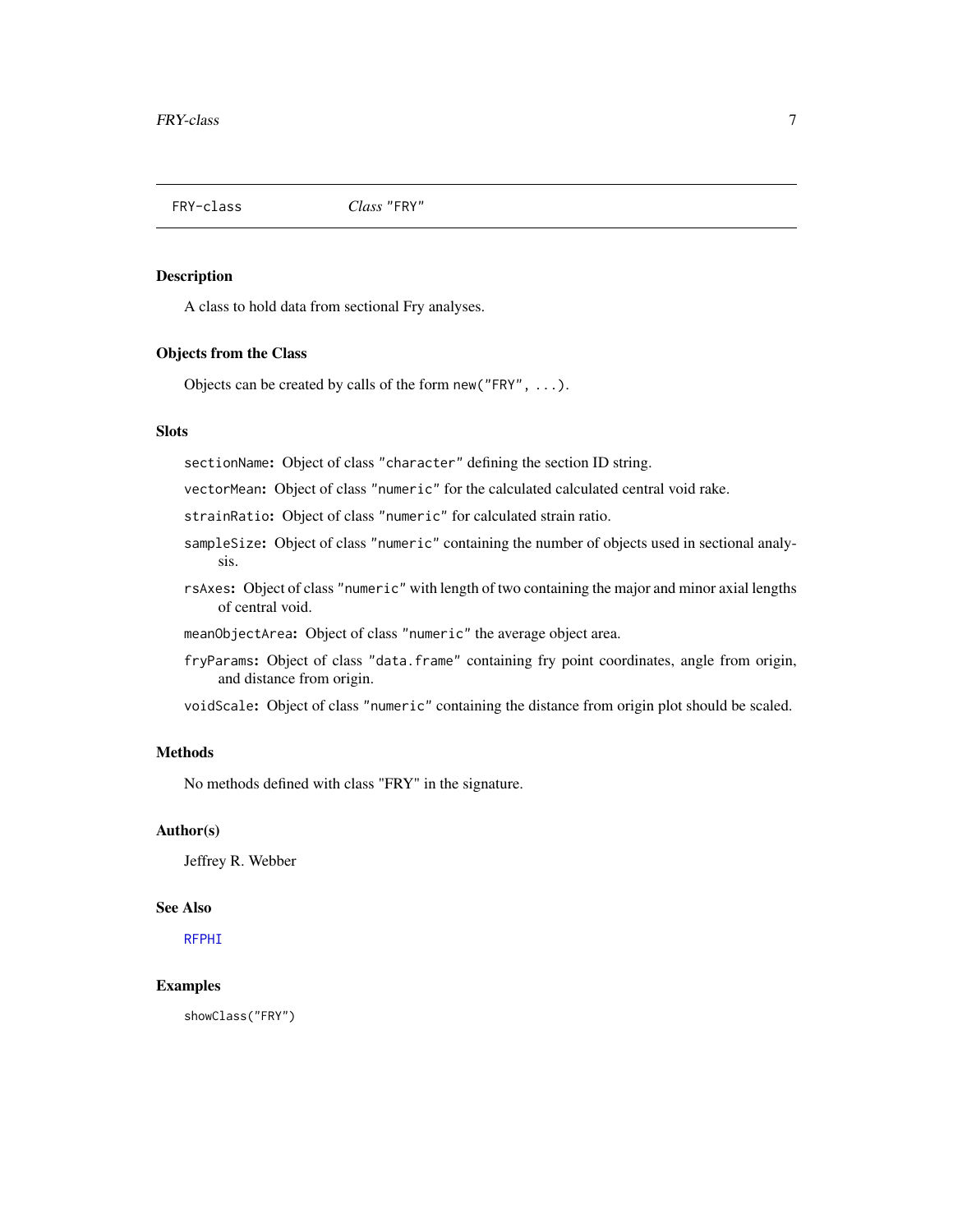<span id="page-7-2"></span><span id="page-7-0"></span>

Function takes locations of object centroids and calculates the parameters required to execute an interactive Fry plot. This function also determines a scale parameter that aids in data reduction.

## Usage

```
FryData(object.data, pie.step = 5, expansion = 2, section.name)
```
## Arguments

| object.data  | Data frame object returned from ParEx.                                                                                                                                                                                                                                                                                |
|--------------|-----------------------------------------------------------------------------------------------------------------------------------------------------------------------------------------------------------------------------------------------------------------------------------------------------------------------|
| pie.step     | Angular distance in degrees as a multiple of 180. This is used to divide the<br>fry plot into n wedge shaped regions of distance pie.step where the closest<br>point to the origin within each wedge is saved and the largest of these values is<br>returned. This provides an estimate of the central void diameter. |
| expansion    | An expansion factor to be multiplied to the central void diameter estimate in<br>order to properly scale Fry plots.                                                                                                                                                                                                   |
| section.name | The name of the sectional analysis.                                                                                                                                                                                                                                                                                   |

## Value

Returns an object of class [FRY](#page-6-1).

#### Author(s)

Jeffrey R. Webber

## See Also

[FryNormData](#page-7-1),[RfPhi](#page-13-1)

<span id="page-7-1"></span>

| FryNormData | Determine normalized Fry points and scale to central void region. |  |
|-------------|-------------------------------------------------------------------|--|
|-------------|-------------------------------------------------------------------|--|

## Description

Function takes locations of object centroids and calculates the parameters required to execute an interactive Fry plot. This function also determines a scale parameter that aids in data reduction.

#### Usage

```
FryNormData(object.data, pie.step = 5, expansion = 2, section.name)
```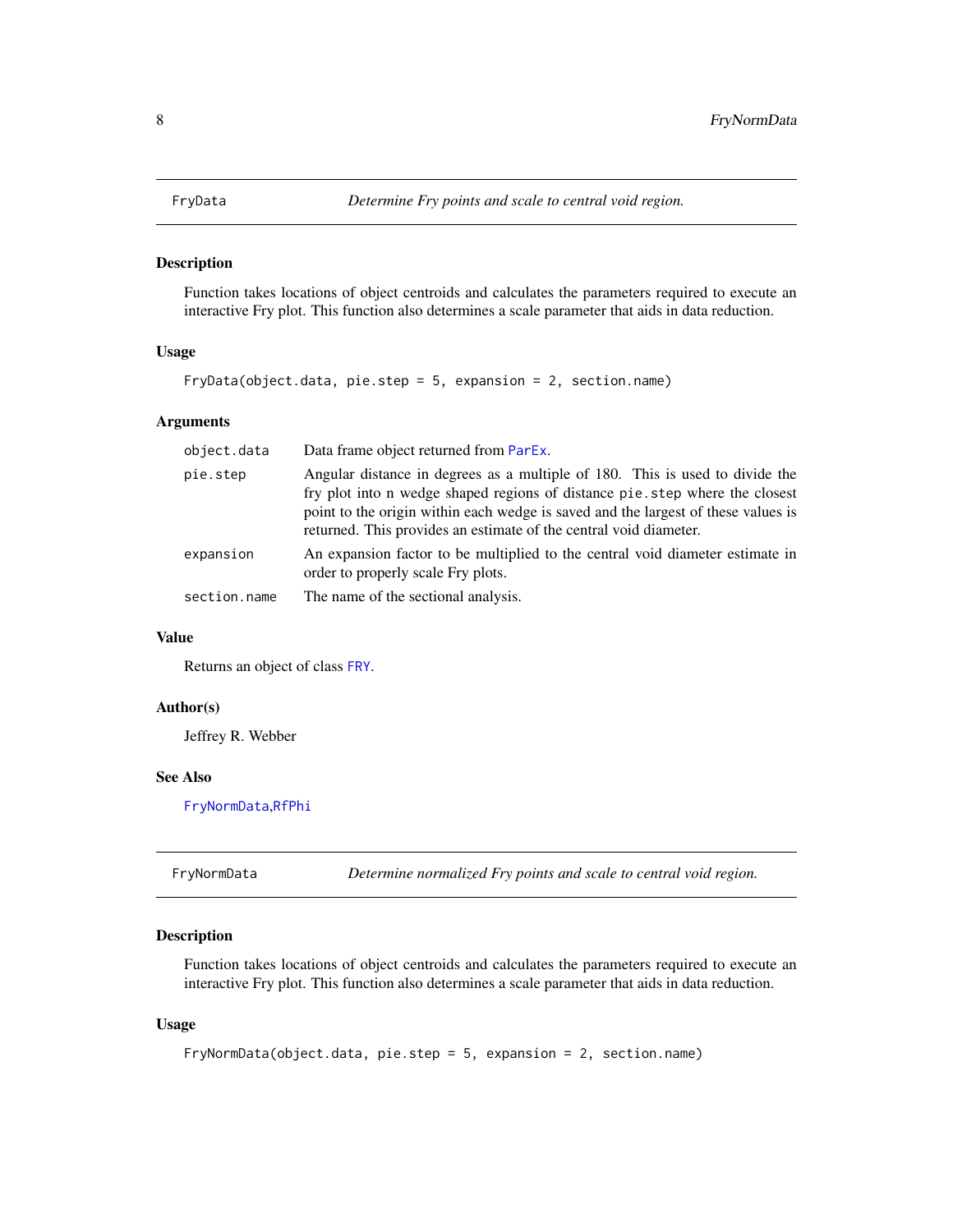## <span id="page-8-0"></span>FryObjective 9

## Arguments

| object.data  | Data frame object returned from ParEx.                                                                                                                                                                                                                                                                                |
|--------------|-----------------------------------------------------------------------------------------------------------------------------------------------------------------------------------------------------------------------------------------------------------------------------------------------------------------------|
| pie.step     | Angular distance in degrees as a multiple of 180. This is used to divide the<br>fry plot into n wedge shaped regions of distance pie.step where the closest<br>point to the origin within each wedge is saved and the largest of these values is<br>returned. This provides an estimate of the central void diameter. |
| expansion    | An expansion factor to be multiplied to the central void diameter estimate in<br>order to properly scale Fry plots.                                                                                                                                                                                                   |
| section.name | The name of the sectional analysis.                                                                                                                                                                                                                                                                                   |

## Value

Returns an object of class [FRY](#page-6-1).

## Author(s)

Jeffrey R. Webber

#### See Also

[FryData](#page-7-2), [RfPhi](#page-13-1)

FryObjective *Objective ellipse fitting to central void.*

## Description

Function selects nearest points to Fry plot origin in angular wedges and fits an ellipse to these points using a deterministic least squares method. The wedges are iteratively modified from the resultant ellipse to better define selection bins that are narrower near the apogee of the central void and wider near the perigee.

## Usage

```
FryObjective(object.data, n.pass = 15, pie.step = 12,
expansion = 1.5, pie.pts = 1, section.name, ave.piepts = FALSE,
norm = TRUE)
```
## Arguments

| object.data | Data frame object returned from ParEx.                                                                                                                                                                                                                      |
|-------------|-------------------------------------------------------------------------------------------------------------------------------------------------------------------------------------------------------------------------------------------------------------|
| n.pass      | Number of ellipse fitting iterations.                                                                                                                                                                                                                       |
| pie.step    | Angular distance in degrees as a multiple of 360. This is initially used to divide<br>the fry plot into n wedge shaped regions of distance pie. step where the closest<br>n pie. pts to the origin within each wedge is saved. Used in initial ellipse fit. |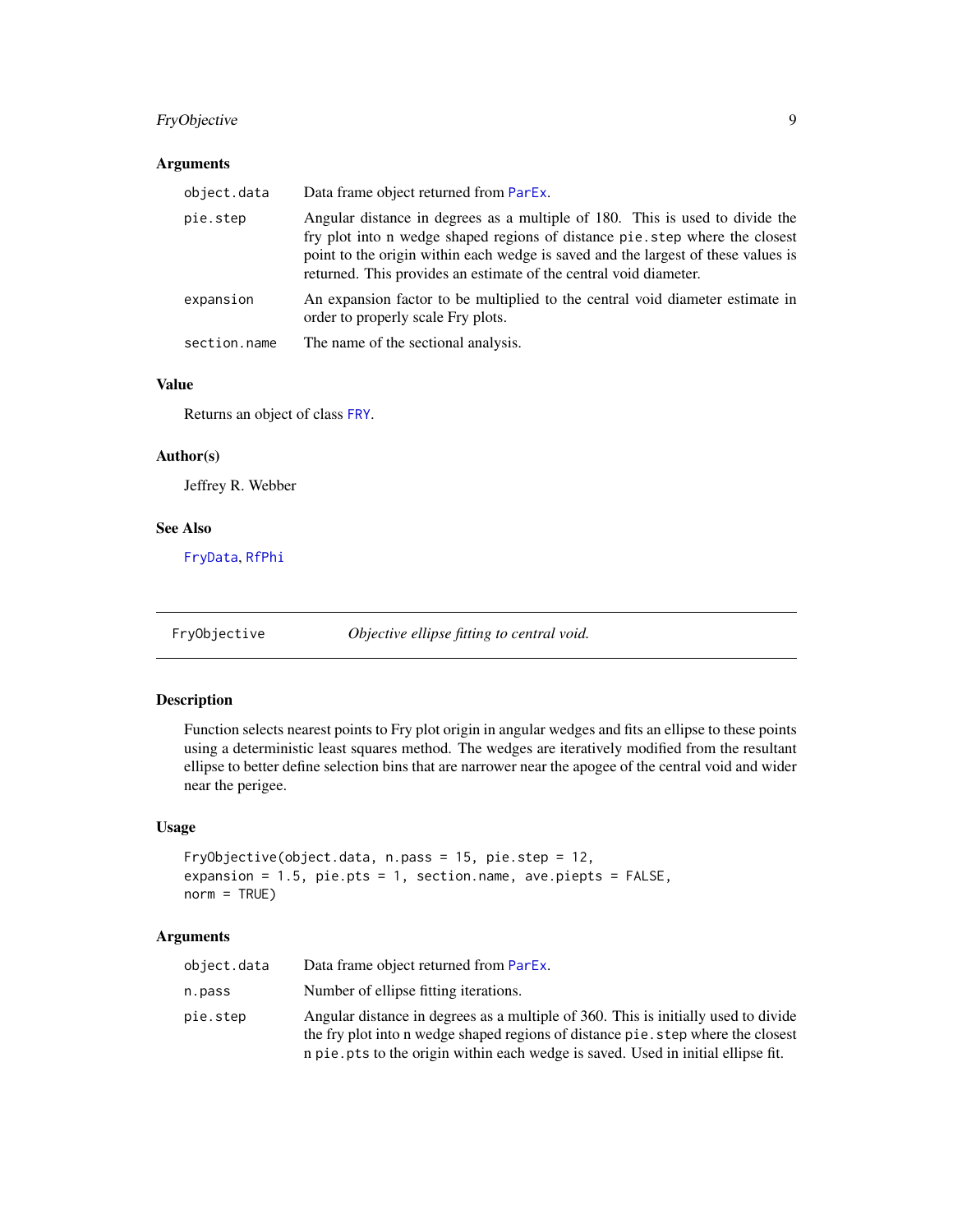<span id="page-9-0"></span>

| expansion    | An expansion factor to be multiplied to the central void diameter estimate in<br>order to properly scale Fry plots.                  |
|--------------|--------------------------------------------------------------------------------------------------------------------------------------|
| pie.pts      | The number of nearest points to the plot origin that are selected in each wedge<br>bin.                                              |
| section.name | The name of the sectional analysis.                                                                                                  |
| ave.piepts   | Logical, if TRUE, the coordinates of n pie. pts selected from each wedge bin<br>are averaged prior to least squares ellipse fitting. |
| norm         | Logical, if TRUE, a normalized Fry method is used.                                                                                   |

#### Details

This function creates either a normalized or standard Fry plot data frame from the centroids of object traces and attempts to objectively fit an ellipse to the central void. This is done initially by determining the nearest n pie.pts to the origin within each angular bin of length pie.step in degrees. A deterministic least squares method of ellipse fitting (modified code written by Michael Bedward) is applied to these points in order to make an initial estimate of the central void. This initial estimate will likely underestimate the Rs ratio because a bias of more points near the perigees of the central void and fewer points near the apogees. The bins are modified based on the estimate ellipse so that so that a smaller angular distance is used near the apogees and a larger angular distance near the perigees. Points are selected from these bins are previously described and a new ellipse is fitted. This procedure is repeated n.pass times to return the parameters of the objectively fitted central void ellipse.

#### Value

Returns an object of class [FRY](#page-6-1).

#### Author(s)

Jeffrey R. Webber

#### References

Deterministic least squares method of ellipse fitting function is modified from code written by Michael Bedward.

Halir, Radim, and Jan Flusser. "Numerically stable direct least squares fitting of ellipses." Proc. 6th International Conference in Central Europe on Computer Graphics and Visualization. WSCG. Vol. 98. 1998.

Fry, N. (1979) Random point distributions and strain measurement in rocks.

Erslev, E. (1988) Normalized center-to-center strain analysis of packed aggregates.

#### See Also

[RfPhi](#page-13-1), [FryData](#page-7-2), [FryNormData](#page-7-1),[FrySelect](#page-10-1)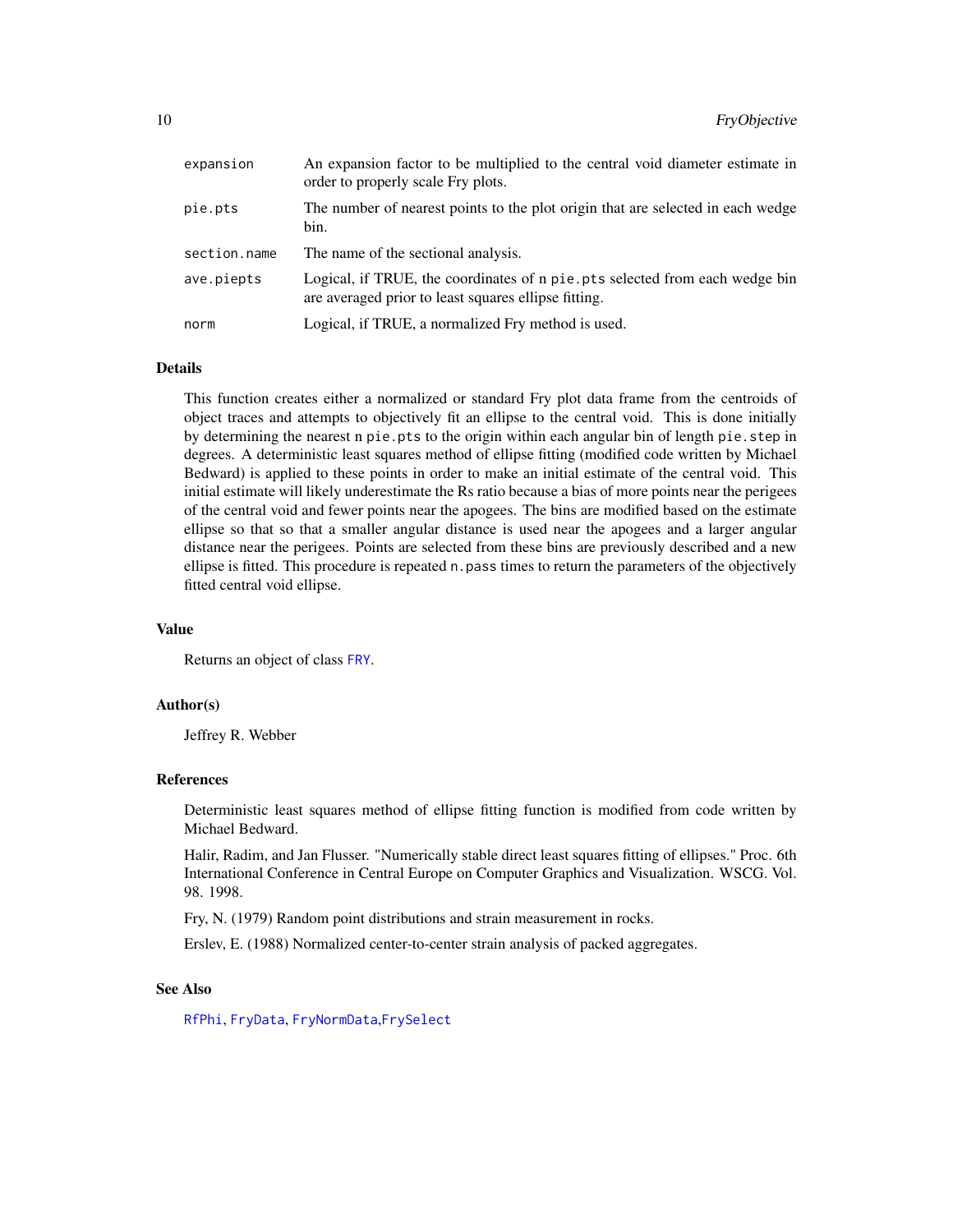<span id="page-10-1"></span><span id="page-10-0"></span>

Creates an interactive Fry or normalized plot that enables a user to select the parameters of the central void.

## Usage

```
FrySelect(fry.data, max.dim, out.file, normalized = FALSE, select = TRUE)
```
## Arguments

| fry.data   | An object of class FRY returned from FryData or FryNormData.                                   |
|------------|------------------------------------------------------------------------------------------------|
| max.dim    | Fry plot diameter.                                                                             |
| out.file   | Path to desired PDF file for results.                                                          |
| normalized | Logical, if TRUE, a normalized Fry plot is made.                                               |
| select     | Logical, if TRUE, manual selection is required. If FALSE, an object of FRY will<br>be plotted. |

## Value

Function produces a standardized PDF file containing the results of the sectional analysis and returns an object of class [FRY](#page-6-1) with all parameters of the sectional analyses.

## Author(s)

Jeffrey R. Webber

## References

Fry, N. (1979) Random point distributions and strain measurement in rocks.

Erslev, E. (1988) Normalized center-to-center strain analysis of packed aggregates.

#### See Also

[RfPhi](#page-13-1)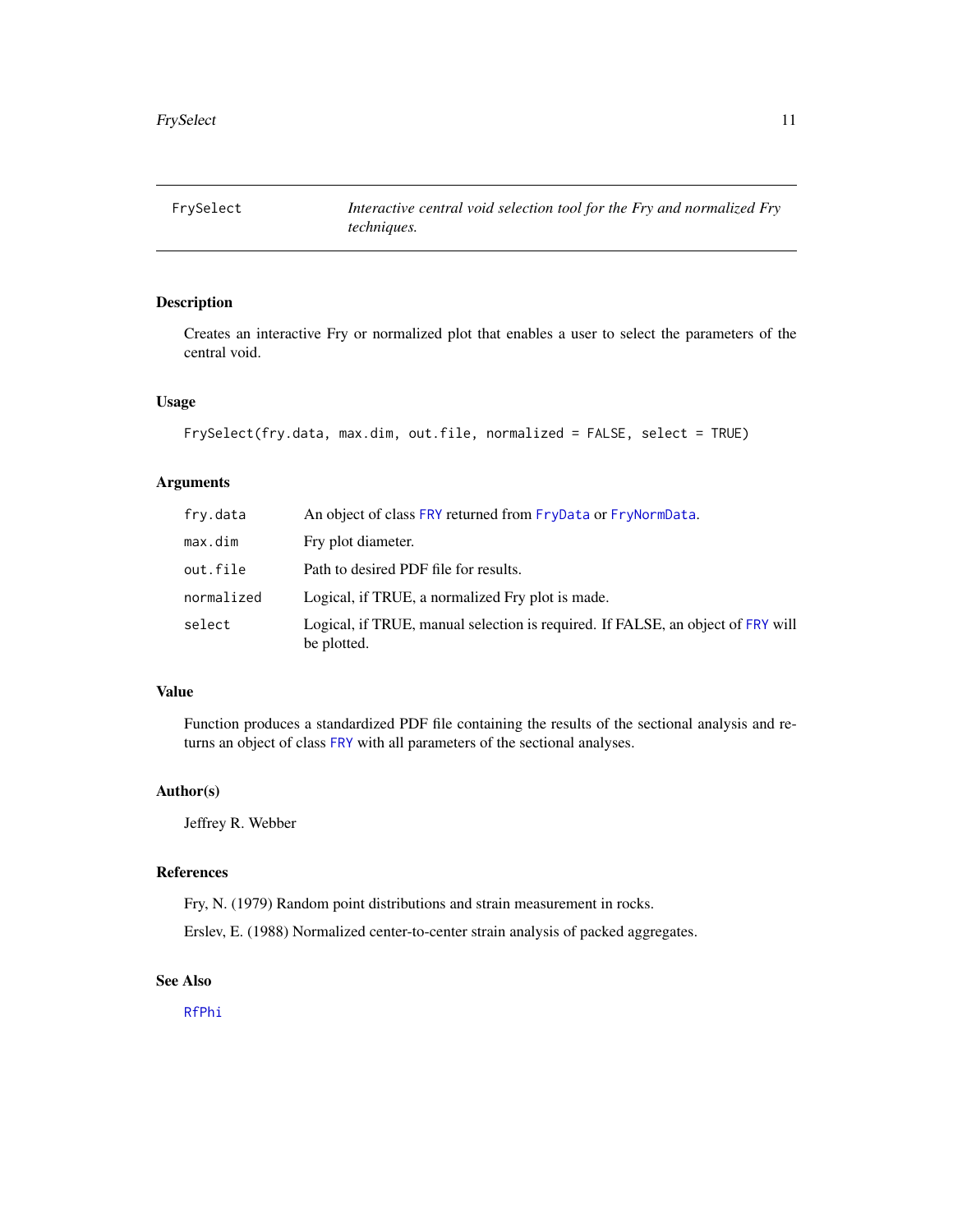<span id="page-11-1"></span><span id="page-11-0"></span>

Function creates a standardized Nadai plot to better display calculated octahedral shear strain and Lode parameters of fabric and strain ellipsoids.

## Usage

```
NadaiPlot(oss = 1, lp = 0, out.file,
 oss.int = 1, max.oss = 3,plot.title = "Nadai plot", labs)
```
## Arguments

| <b>OSS</b> | Octahedral shear strain.                                                                                             |
|------------|----------------------------------------------------------------------------------------------------------------------|
| 1p         | Lode parameter.                                                                                                      |
| out.file   | Path to PDF file for plotting.                                                                                       |
| oss.int    | Interval used between arcs of equal octahedral shear strain in plot.                                                 |
| max.oss    | Maximum octahedral shear strain to be plotted at top of graph (used to scale the<br>plot). Value must be an integer. |
| plot.title | Title of the plot.                                                                                                   |
| labs       | Vector of labels of length equal to the length of oss and 1p to add to plot.                                         |

## Value

Creates PDF of Nadai plot.

## Author(s)

Jeffrey R. Webber

## References

Nadai, A. (1963) Theory of fracture and flow of solids.

## See Also

[FlinnPlot](#page-5-1)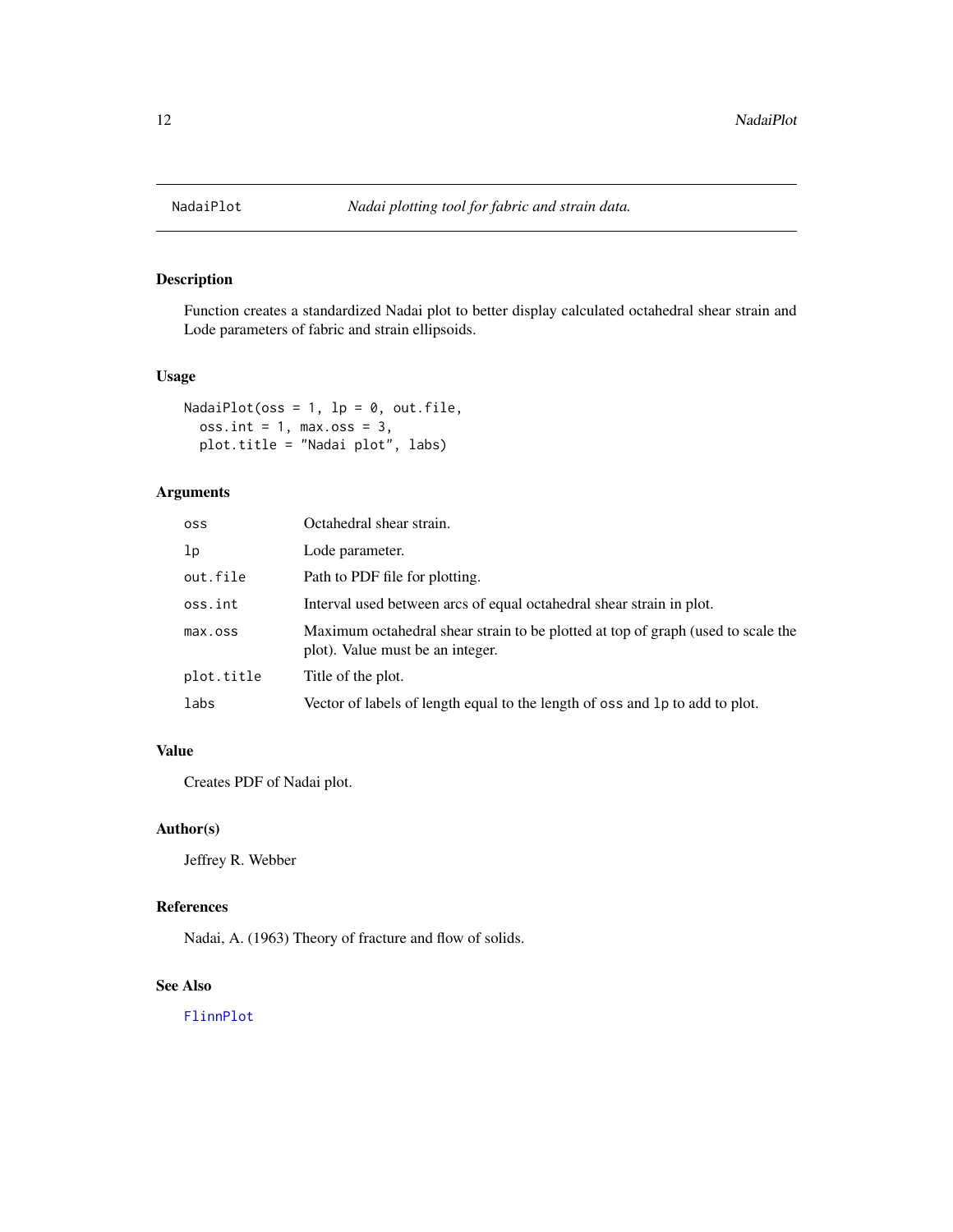<span id="page-12-1"></span><span id="page-12-0"></span>ParEx *Parameter extraction tool to obtain location, eccentricity, and orientation of objects from sectional image traces.*

## Description

Function reads in an image file as accepted by the readImage function from the EBImage package and uses routines therein to obtain location, eccentricity, and orientation data.

#### Usage

ParEx(img.file, out.file, section.title)

## Arguments

| img.file      | Path to image file of sectional object traces.   |
|---------------|--------------------------------------------------|
| out.file      | Path of PDF file to plot fitted object ellipses. |
| section.title | Title of PDF plot.                               |

## Value

Function creates a PDF plot of fitted ellipses and returns a data frame object containing the parameters of each object.

### Note

All image analysis routines are obtained from the EBImage package

#### Author(s)

Jeffrey R. Webber

## References

Pau, G., A. Oles, M. Smith, O. Sklyar, and W. Huber. (2013) EBImage: Image processing toolbox for R.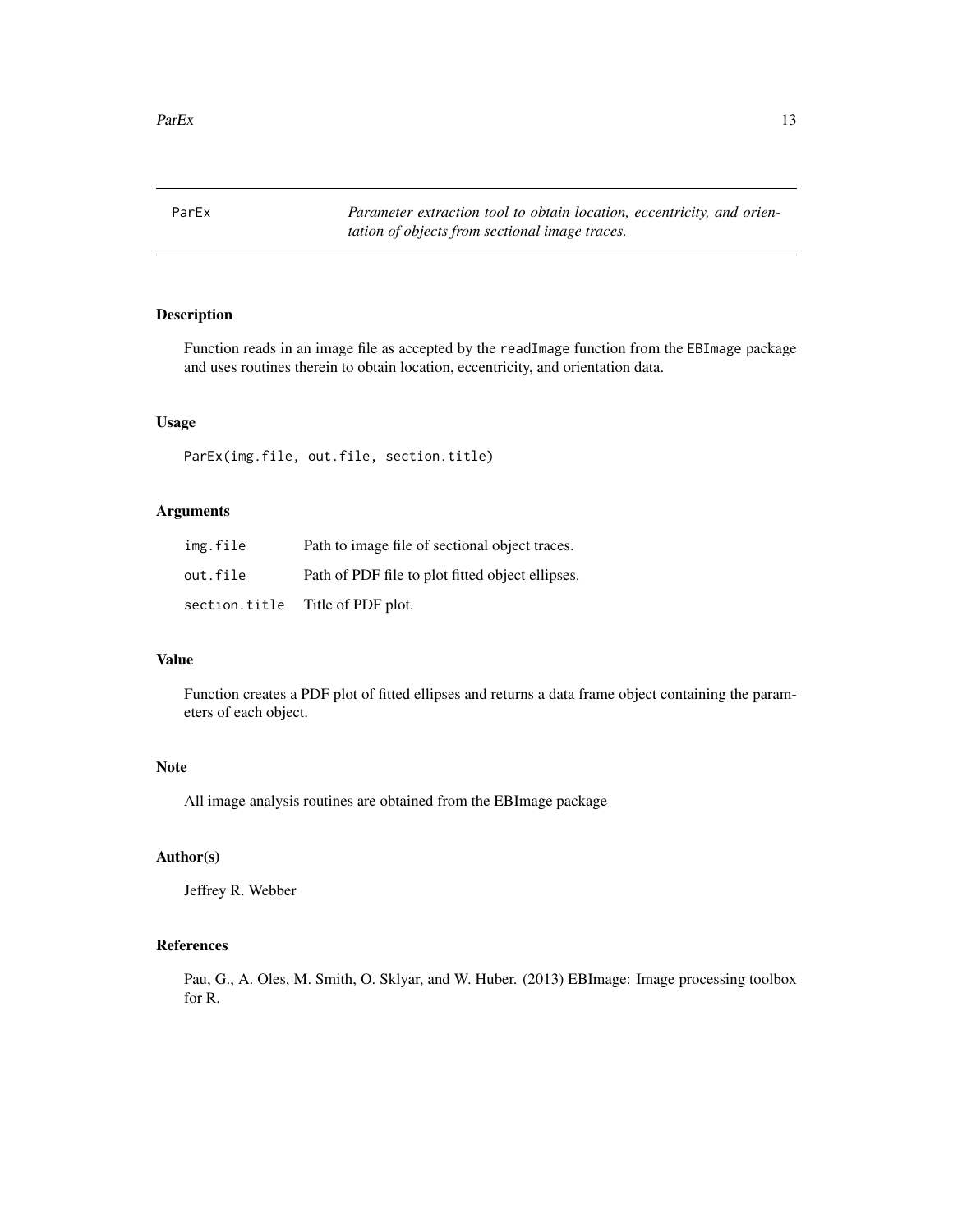<span id="page-13-1"></span><span id="page-13-0"></span>

This function applies the RfPhi technique to object data following a Chi squared statistical test for the most uniform distribution of object orientations.

## Usage

RfPhi(my.par, out.file, section.title, weight.vec = TRUE, unit.area = "px")

#### Arguments

| my.par        | A data frame object returned by ParEx or RfPhiParRead.                                                                                                                                                                                       |
|---------------|----------------------------------------------------------------------------------------------------------------------------------------------------------------------------------------------------------------------------------------------|
| out.file      | Path to PDF file where a standardized plot of the sectional results is made.                                                                                                                                                                 |
| section.title | Title of the sectional analysis.                                                                                                                                                                                                             |
| weight.vec    | Logical, if TRUE an eccentricity weighting is applied such that more ellipti-<br>cal objects influence the vector mean stronger than objects with more circular<br>shapes.                                                                   |
| unit.area     | The unit of measure in which the mean object area is calculated. If, for example,<br>the input data is returned from ParEx the unit is in pixels; however, if manual<br>data is used, the unit used to measure axial lengths should be used. |

## Value

Function creates a standardized PDF file containing an RfPhi plot, sectional Rs ellipse, Chi square plot, and a list of calculated properties. These properties are also returned via an object of class [RFPHI](#page-14-1).

## Author(s)

Jeffrey R. Webber

#### References

Dunnet, D. (1969). A technique of finite strain analysis using elliptical particles.

Ramsay, J. (1969). Folding and fracturing of rocks.

Lisle, R. (1985). Geological strain analysis, a manual for the rf/phi method.

Mulchrone, K. and P. Meere (2001). A windows program for the analysis of tectonic strain using deformed elliptical markers.

Mookerjee, M. and S. Nickleach (2011). Three-dimensional strain analysis using Mathematica.

#### See Also

[FryData](#page-7-2), [FryNormData](#page-7-1), [FrySelect](#page-10-1)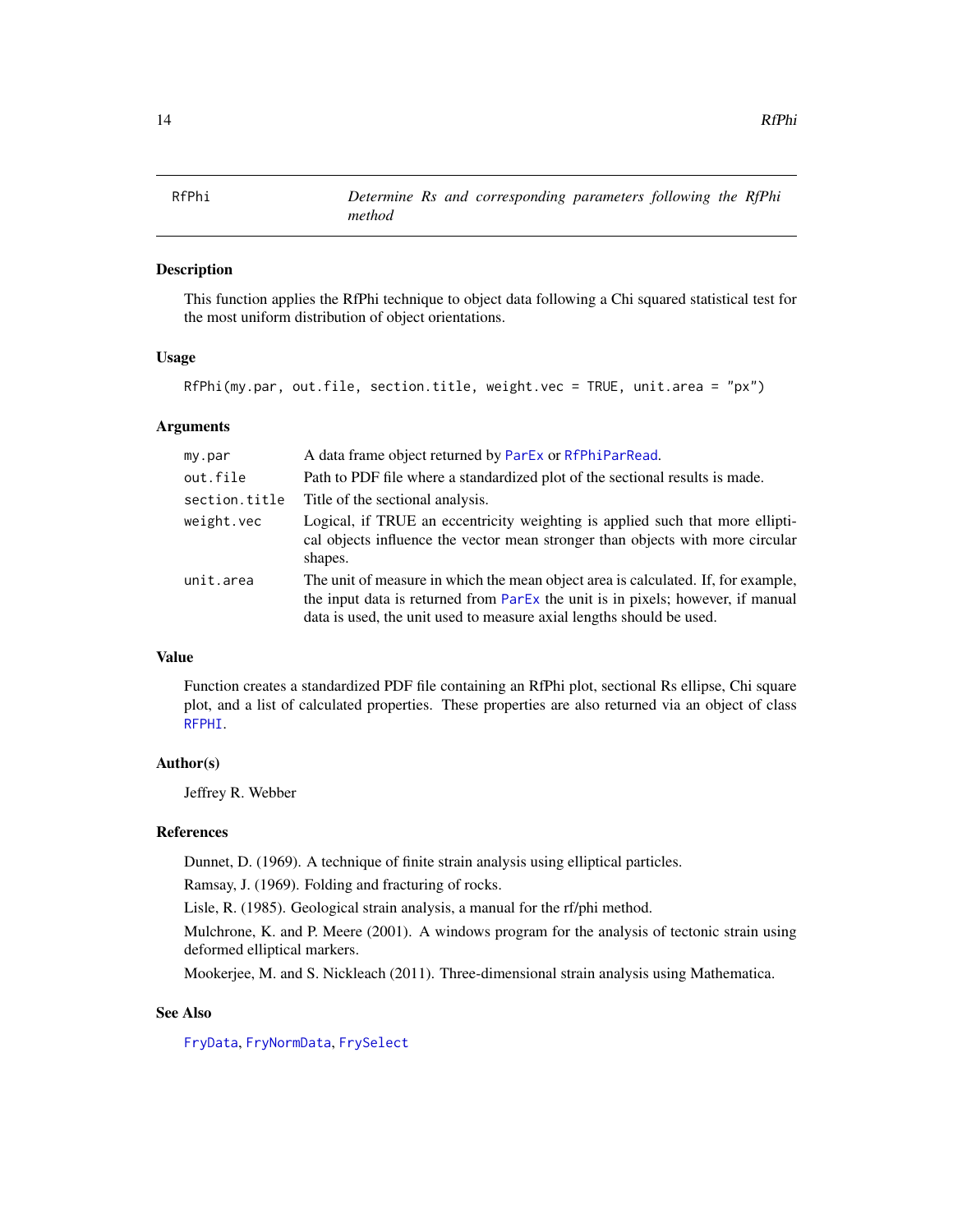<span id="page-14-1"></span><span id="page-14-0"></span>RFPHI-class *Class* "RFPHI"

#### Description

Class to hold basic RfPhi data.

#### Objects from the Class

Objects can be created by calls of the form new("RFPHI", ...).

#### Slots

sectionName: Object of class "character" defining the section ID string.

vectorMean: Object of class "numeric" containing the calculated vector mean of object long axes.

harmonicMean: Object of class "numeric" containing the harmonic mean of object axial ratios.

- strainRatio: Object of class "numeric" containing the calculated sectional strain or fabric ratio.
- indexSymmetry: Object of class "numeric" containing the index of symmetry based on the vector and harmonic means.
- sampleSize: Object of class "numeric" containing the number of objects used in the analysis.
- meanObjectArea: Object of class "numeric" containing the average object area based on fitted object ellipses.
- rsAxes: Object of class "numeric" of length two containing the axial lengths of the calculated sectional strain or fabric ellipse.
- chiSquare: Object of class "data.frame" containing the results of the chi squared statistical test for uniform distribution at each increment of anti-strain.

#### Methods

No methods defined with class "RFPHI" in the signature.

## Author(s)

Jeffrey R. Webber

#### See Also

[FRY](#page-6-1)

#### Examples

showClass("RFPHI")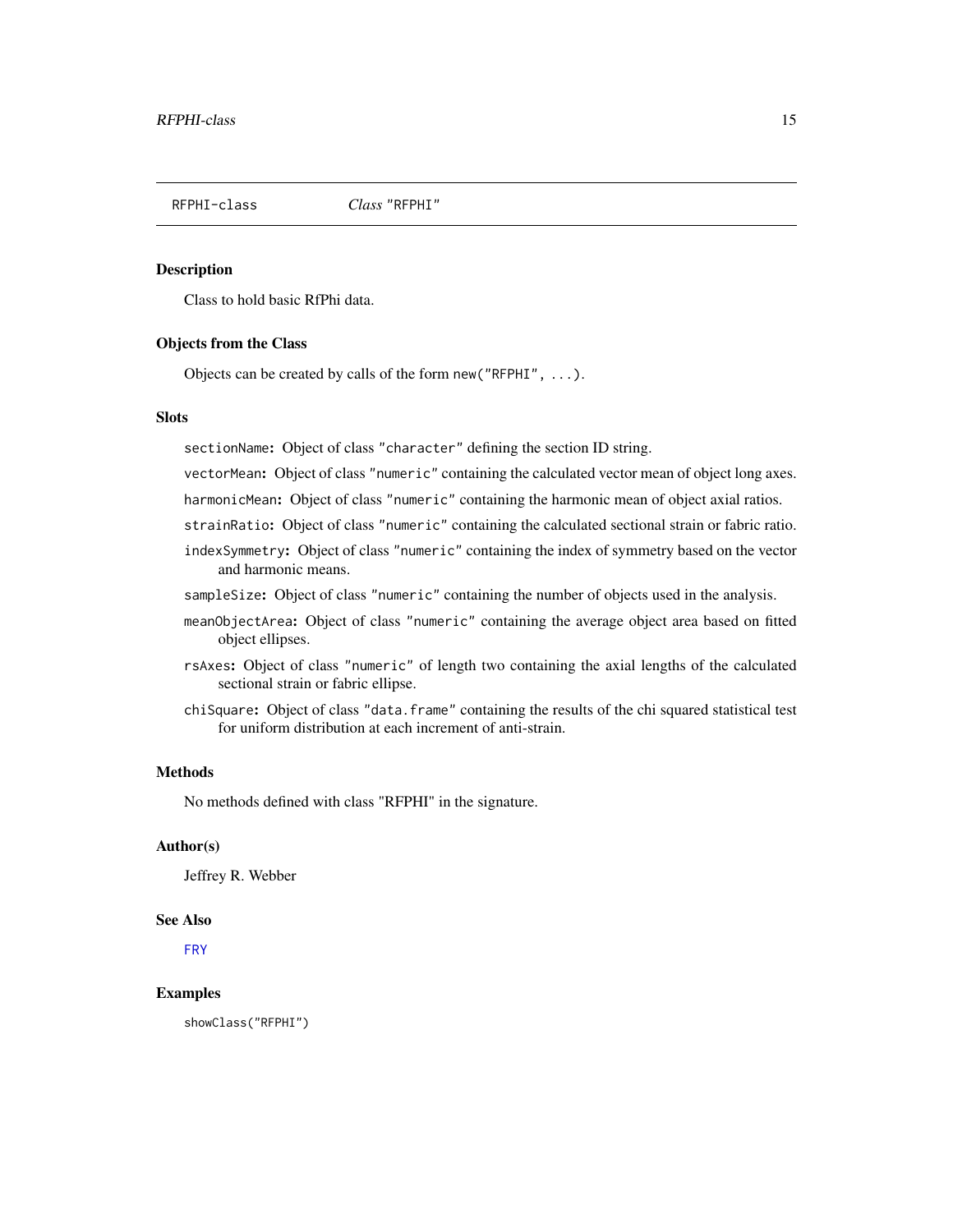<span id="page-15-1"></span><span id="page-15-0"></span>

This function creates a data frame object typically constructed from sectional image data when manual Rf/Phi data is used.

#### Usage

```
RfPhiParRead(rfphi.file)
```
#### Arguments

```
rfphi.file A tab delineated text file containing the length of the long axis, short axis, and
                   the orientation (rake) of objects measured in the field using a convention of rake
                   measured positive clockwise from the direction of strike following right hand
                   rule. Text file header must be used and should be defined as follows: l.axis
                   s.axis phi
```
#### Value

Returns a data frame object for use as input in [RfPhi](#page-13-1).

#### Author(s)

Jeffrey R. Webber

#### See Also

[RfPhi](#page-13-1)

<span id="page-15-2"></span>StereoCirc *Primitive circle plotter for stereonet.*

## Description

This function simply adds a primitive circle to an existing plot and is used in coordination with other stereonet plotting tools.

#### Usage

StereoCirc(n.seg = 360)

#### Arguments

n.seg The number of segments to use in circle plot. Defaults to 360.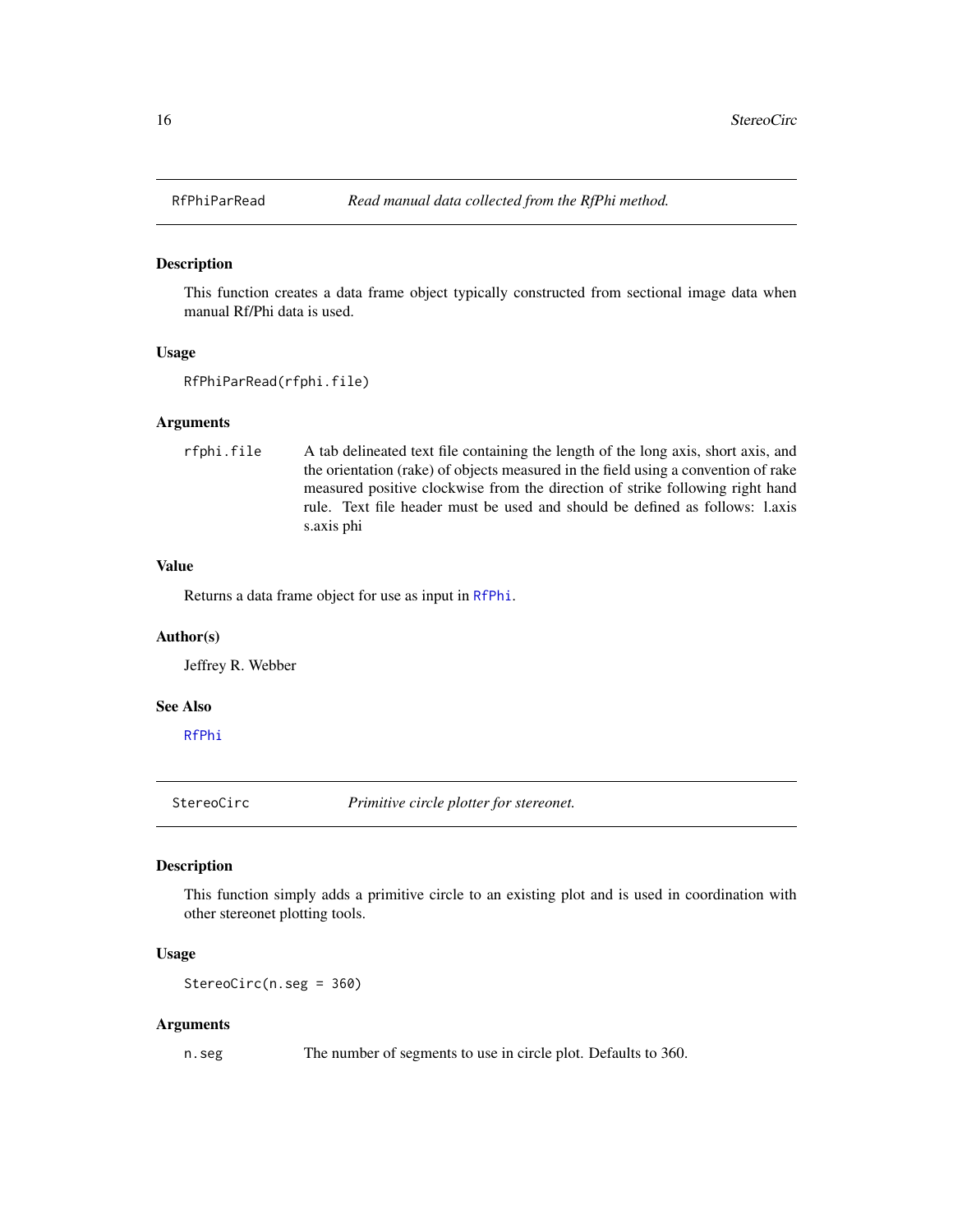#### <span id="page-16-0"></span>StereoPlane 17

## Value

Adds primitive circle to open plot.

#### Author(s)

Jeffrey R. Webber

## References

Modified from the package RFOC by Jonathan M. Lees.

## See Also

[StereoPlot](#page-17-1), [StereoWeb](#page-20-1), [StereoPlane](#page-16-1), [StereoPoint](#page-18-1)

## Examples

```
#Plot random plane and lineation
strike \le- runif(min = 0, max = 360, n = 1)
dip \langle- runif(min = 0, max = 90, n = 1)
trend \le runif(min = 0, max = 360, n = 1)
plunge \le runif(min = 0, max = 90, n = 1)
if(interactive()){
  StereoPlot(my.title = "Example Stereonet")
  StereoWeb()
  StereoCirc()
  StereoPoint(my.az = trend, my.inc = plunge)
  StereoPlane(my.strike = strike, my.dip = dip)
```

```
}
```
<span id="page-16-1"></span>StereoPlane *Add plane data to stereonet.*

## Description

Function adds a great circle to existing plot based on the strike and dip of a plane.

## Usage

StereoPlane(my.strike =  $0$ , my.dip =  $45$ , my.color = "black")

#### Arguments

| my.strike | The strike of the plane to plot as a great circle. |
|-----------|----------------------------------------------------|
| mv.dip    | The dip of the plane to plot as a great circle.    |
| my.color  | The line color used in the plot.                   |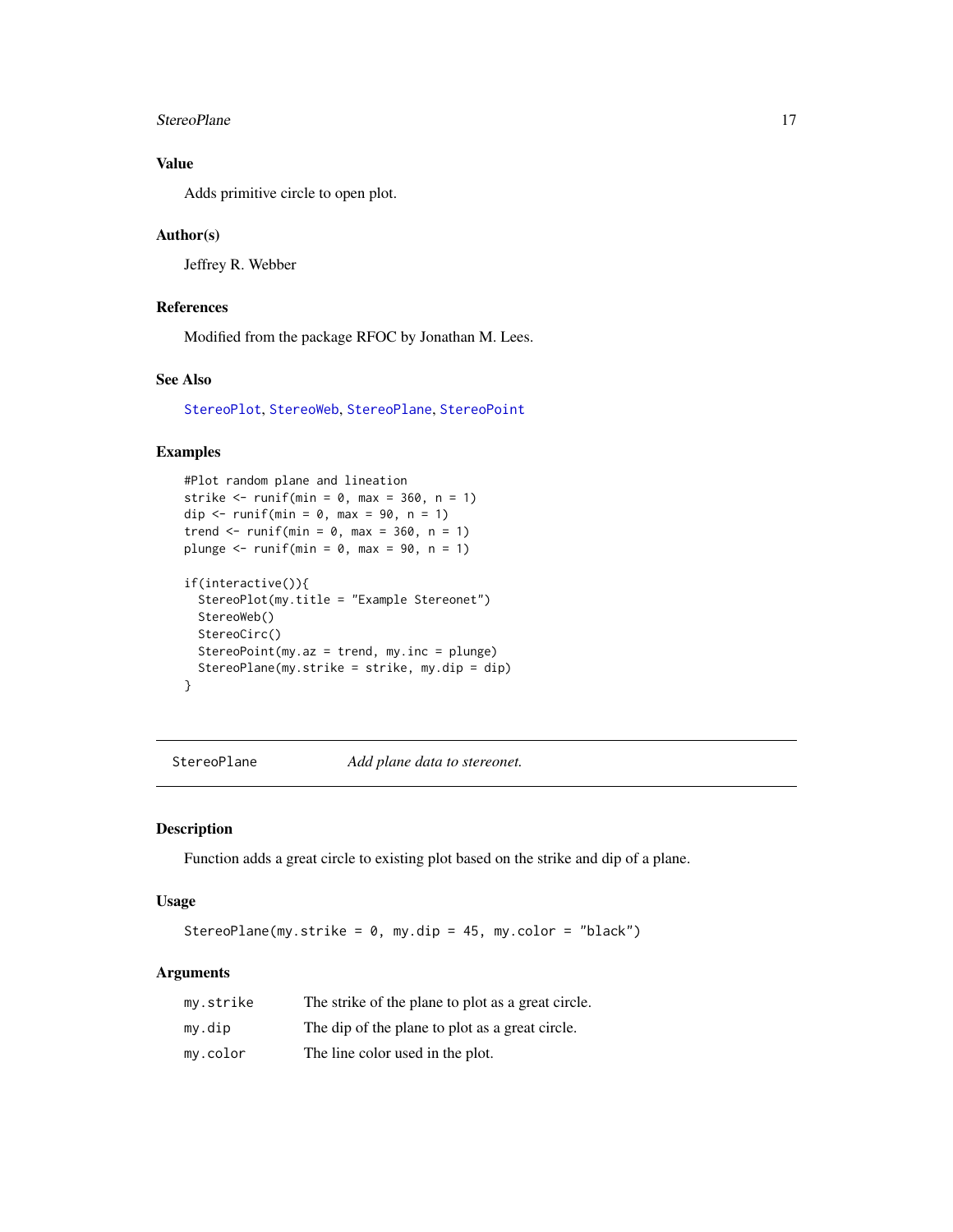<span id="page-17-0"></span>Adds great circle of plane to existing plot.

#### Author(s)

Jeffrey R. Webber

#### References

Modified from the package RFOC by Jonathan M. Lees.

## See Also

[StereoPlot](#page-17-1), [StereoWeb](#page-20-1), [StereoCirc](#page-15-2), [StereoPoint](#page-18-1)

## Examples

```
#Plot random plane and lineation
strike \le- runif(min = 0, max = 360, n = 1)
dip \leftarrow runif(min = 0, max = 90, n = 1)
trend \le runif(min = 0, max = 360, n = 1)
plunge \le runif(min = 0, max = 90, n = 1)
if(interactive()){
  StereoPlot(my.title = "Example Stereonet")
  StereoWeb()
  StereoCirc()
  StereoPoint(my.az = trend, my.inc = plunge)
  StereoPlane(my.strike = strike, my.dip = dip)
}
```
<span id="page-17-1"></span>StereoPlot *Setup plot extent for stereonet.*

#### Description

Creates a standardized plot with predetermined extents and margins to used with other stereonet tools.

#### Usage

StereoPlot(my.title = "Stereonet", new = TRUE, pdf.file)

#### Arguments

| my.title | Title of the stereonet plot.                                            |
|----------|-------------------------------------------------------------------------|
| new      | Logical, if FALSE, new plot will open in active window.                 |
| pdf.file | The filename to plot stereonet as a pdf. If missing, windows() is used. |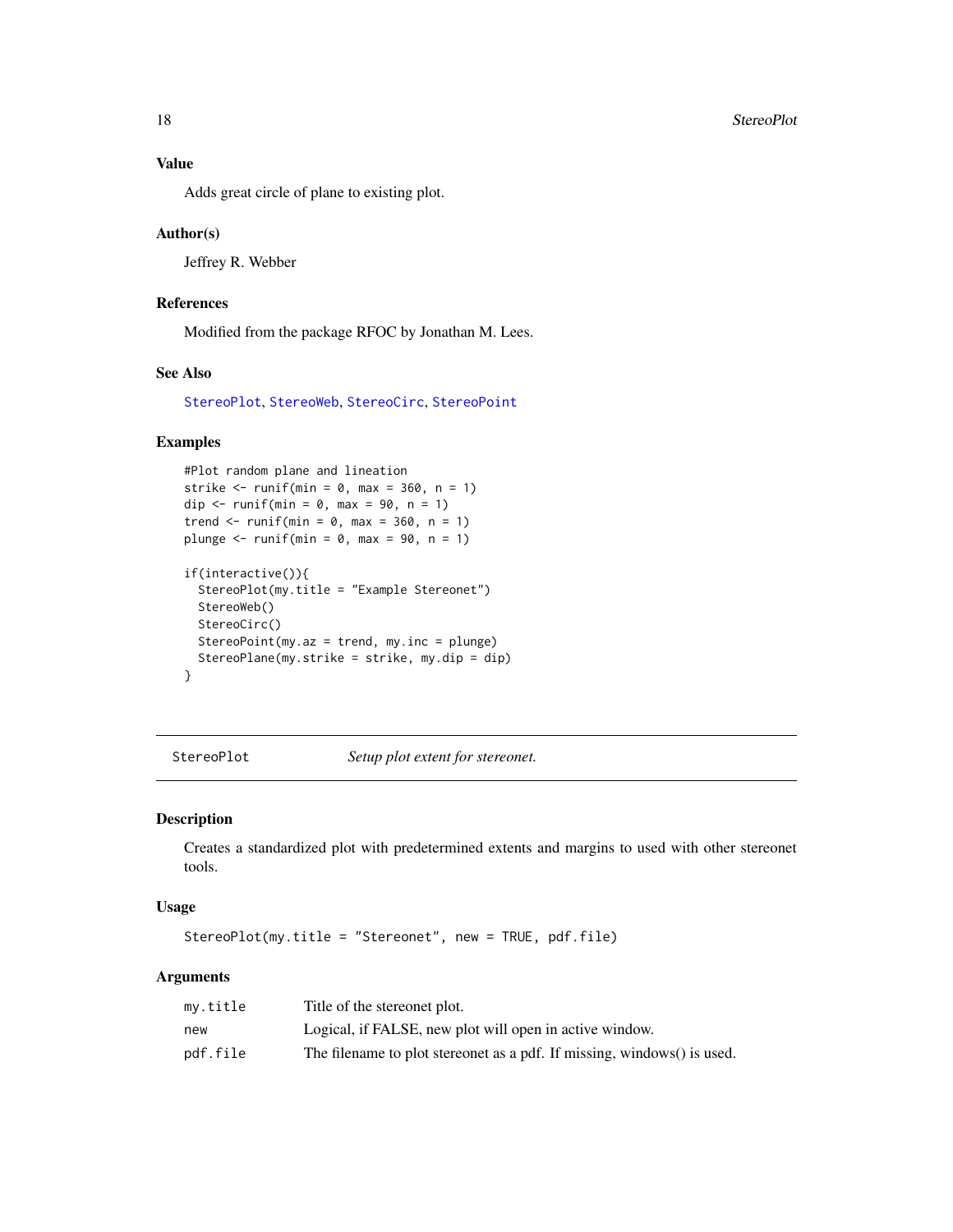#### <span id="page-18-0"></span>StereoPoint 19

## Value

Sets up a plot for stereographic projections.

#### Author(s)

Jeffrey R. Webber

#### References

Modified from the package RFOC by Jonathan M. Lees.

## See Also

[StereoCirc](#page-15-2), [StereoWeb](#page-20-1), [StereoPlane](#page-16-1), [StereoPoint](#page-18-1)

#### Examples

```
#Plot random plane and lineation
strike \le- runif(min = 0, max = 360, n = 1)
dip \leftarrow runif(min = 0, max = 90, n = 1)
trend \le runif(min = 0, max = 360, n = 1)
plunge \le runif(min = 0, max = 90, n = 1)
if(interactive()){
  StereoPlot(my.title = "Example Stereonet")
  StereoWeb()
  StereoCirc()
  StereoPoint(my.az = trend, my.inc = plunge)
  StereoPlane(my.strike = strike, my.dip = dip)
}
```
<span id="page-18-1"></span>StereoPoint *Add line data to stereonet.*

# Description

Adds point to stereonet based on the trend and plunge of linear data.

#### Usage

```
StereoPoint(my.az = 90, my.inc = 45,
 my.color = "black", my.pch = 19,
 my.size = 0.25, myu=label)
```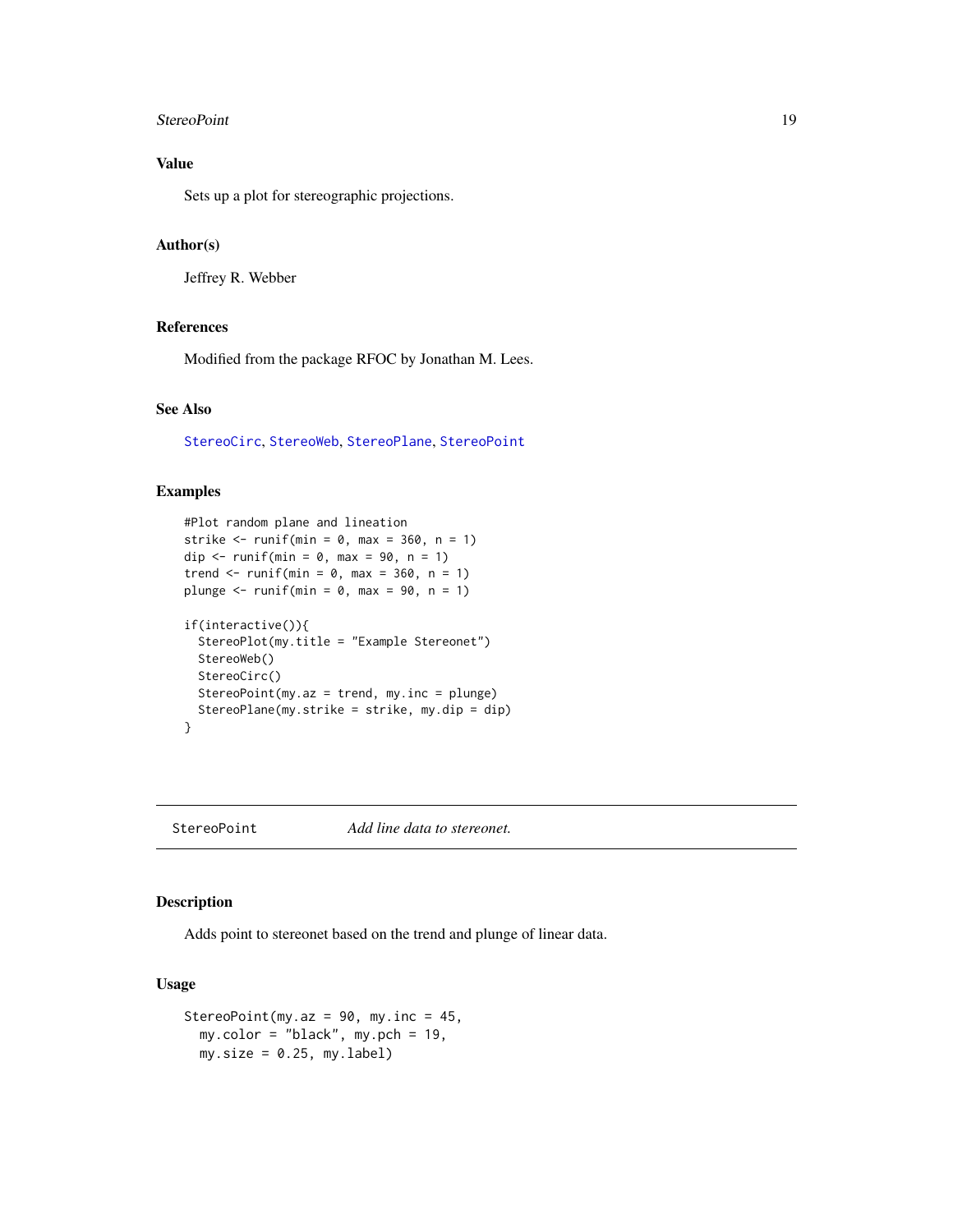## <span id="page-19-0"></span>Arguments

| my.az    | Lineation trend as an azimuth.               |
|----------|----------------------------------------------|
| my.inc   | Lineation plunge or inclination.             |
| my.color | Point color.                                 |
| my.pch   | pch value. See ?par                          |
| my.size  | Size of points. Calls cex(my.size). See ?par |
| my.label | Label to add next to point                   |

## Value

Adds point to stereonet based on the trend and plunge of linear data.

## Author(s)

Jeffrey R. Webber

## References

Modified from the package RFOC by Jonathan M. Lees.

#### See Also

[StereoPlot](#page-17-1), [StereoWeb](#page-20-1), [StereoPlane](#page-16-1), [StereoCirc](#page-15-2)

#### Examples

```
#Plot random plane and lineation
strike \le- runif(min = 0, max = 360, n = 1)
dip \leftarrow runif(min = 0, max = 90, n = 1)
trend \le runif(min = 0, max = 360, n = 1)
plunge \le runif(min = 0, max = 90, n = 1)
if(interactive()){
  StereoPlot(my.title = "Example Stereonet")
  StereoWeb()
  StereoCirc()
  StereoPoint(my.az = trend, my.inc = plunge)
  StereoPlane(my.strike = strike, my.dip = dip)
}
```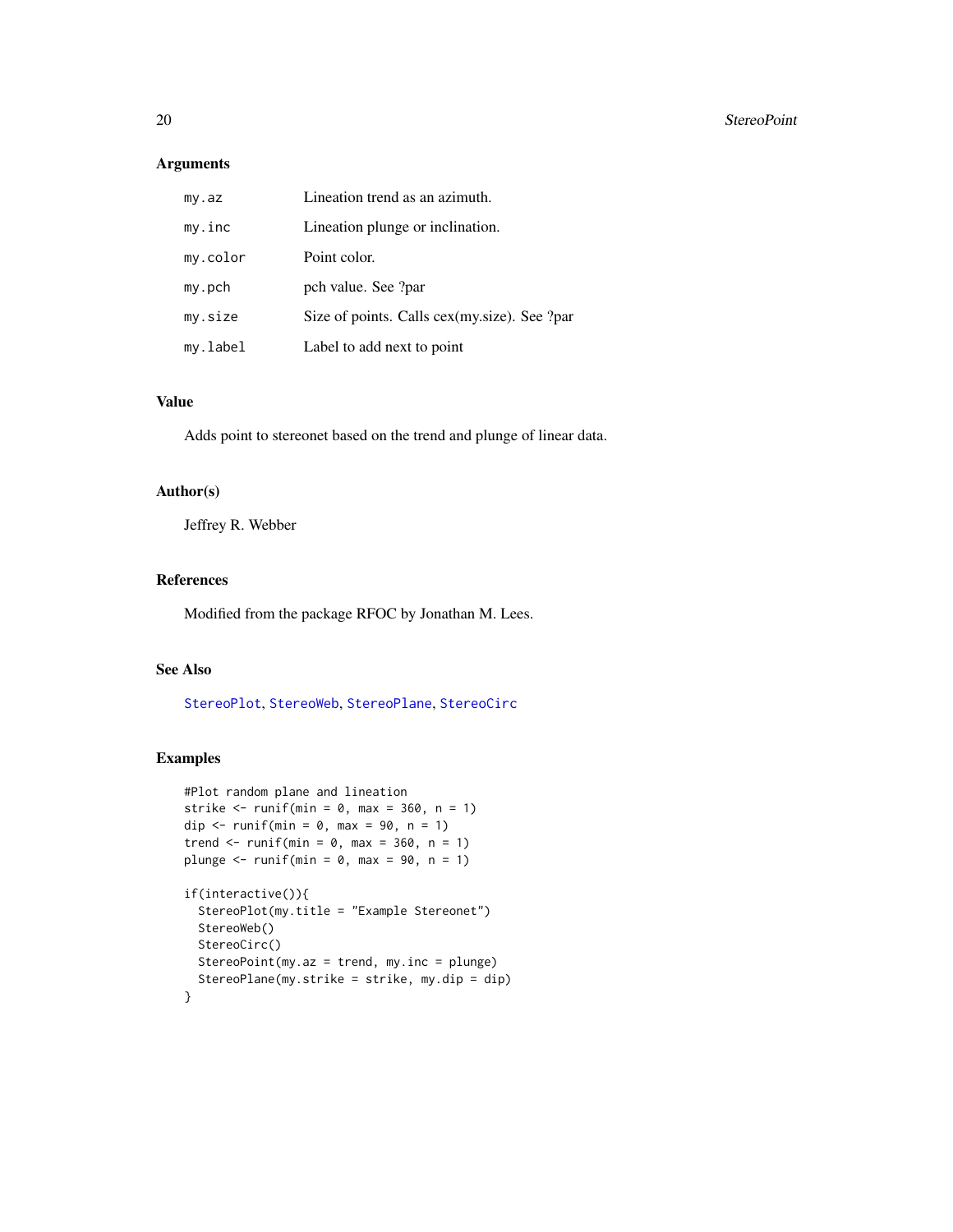<span id="page-20-1"></span><span id="page-20-0"></span>

Creates an equal-area net to existing stereographic projection.

#### Usage

StereoWeb()

## Value

Plots an equal-area net to existing stereographic projection with 10 degree cells.

## Author(s)

Jeffrey R. Webber

## References

Modified from the package RFOC by Jonathan M. Lees.

## See Also

[StereoPlot](#page-17-1), [StereoCirc](#page-15-2), [StereoPlane](#page-16-1), [StereoPoint](#page-18-1)

#### Examples

```
#Plot random plane and lineation
strike \le- runif(min = 0, max = 360, n = 1)
dip \leftarrow runif(min = 0, max = 90, n = 1)
trend \le runif(min = 0, max = 360, n = 1)
plunge \le runif(min = 0, max = 90, n = 1)
if(interactive()){
  StereoPlot(my.title = "Example Stereonet")
  StereoWeb()
  StereoCirc()
  StereoPoint(my.az = trend, my.inc = plunge)
  StereoPlane(my.strike = strike, my.dip = dip)
}
```